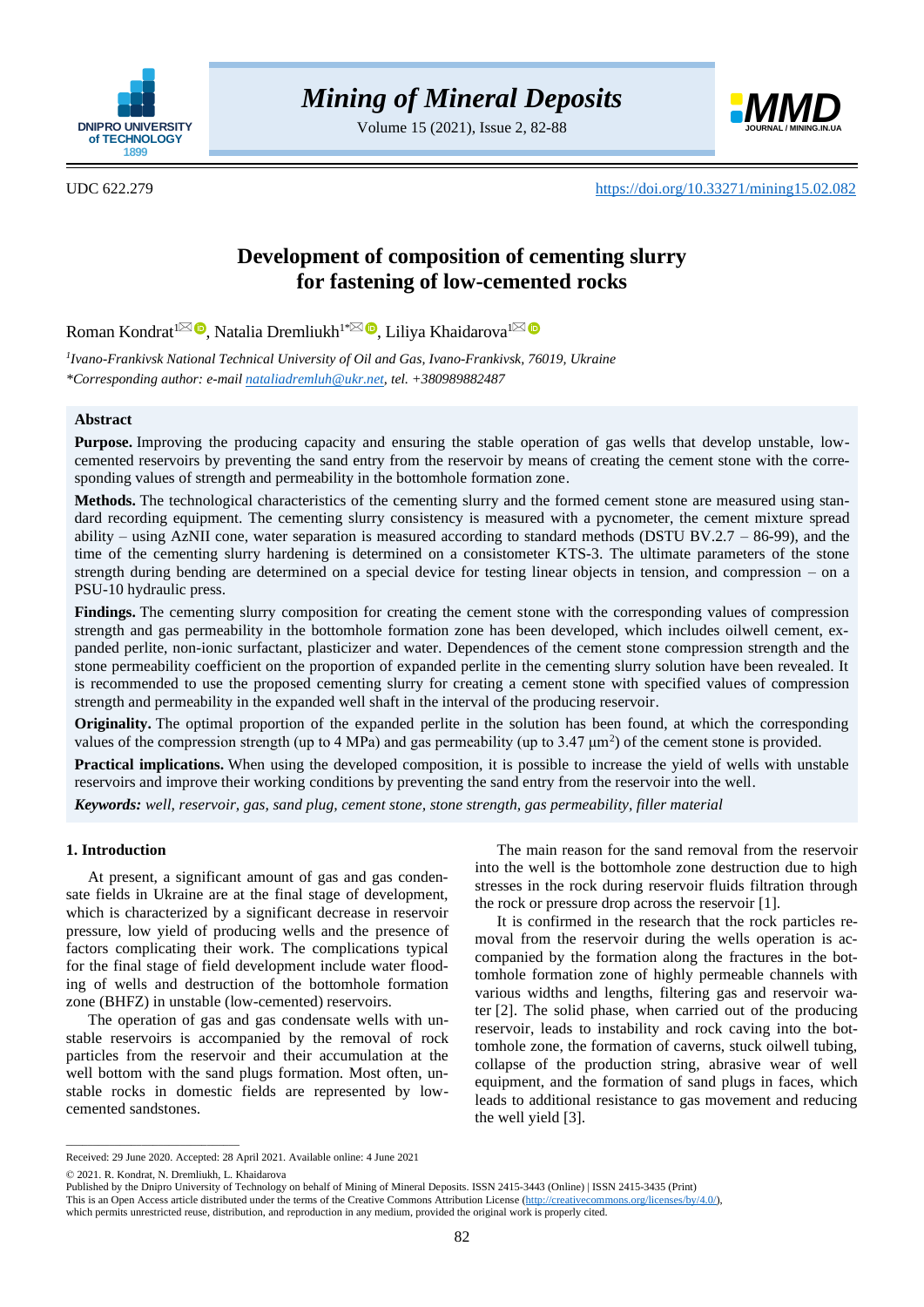One method to control the sand entry from the bottomhole zone is to drill a smart well equipped with deep pressure and temperature sensors to continuously measure the dynamic performance of the well and the reservoir, to control the volume of fluid incoming to the well [\[4\].](#page-5-3)

The main methods to prevent the bottomhole formation zone collapse include strengthening the rock and equipping the well bottom with filters, in particular gravel-pack filters. Among the filters of domestic production, FS-1, FIL-1, FIL-2, K-168-N, FSSch can be distinguished. Filters are effective when the fissure width and gravel grain diameter are selected correctly. Filter parameters are determined using the results of the rock granulometric content [\[5\].](#page-5-4) The method to control plugs formation at the well bottom by setting filters is not always expedient, economically viable and is characterized by insufficient reliability. This is due to the fact that the creation and correct selection of structural elements of mechanical filters depends on many factors, both technical and geological in nature. The disadvantages of filters are their colmatation, high cost and insufficient mechanical strength [\[6\].](#page-5-5)

To increase the wells deliverability and reduce the costs of their repair, the rocks in the bottomhole formation zone are strengthened with various chemical compositions.

In domestic and foreign practice, mixtures of cement with various filler materials, polymer compositions, foamed and synthetic resins, as well as their mixtures with sand, are used for strengthening the low-cemented rocks.

In practice, hardening resins are used, such as epoxy, furan, phenol-formaldehyde. Many years' experience of strengthening the bottomhole zone rocks with synthetic resins shows that the effectiveness of their application decreases with an increase in the size of caverns in the bottomhole zone. The resin hardened in the cavern reduces the conductivity of the bottomhole formation zone. Due to the gravity forces, the resin is placed in the lower part of the cavern and only repeated filling with resin in large volumes strengthens the bottomhole zone. Due to the high cost of synthetic resins, bottomhole zone strengthening with resin is more expensive than gravel-pack placement [\[7\].](#page-5-6)

Currently, water-based resins are used, first tested in Egypt in 2009. The cost of strengthening the bottomhole zone with a water-based resin is half that of using a hydrocarbon-based resin [\[8\].](#page-5-7)

For strengthening the low-cemented rocks, silicate-based compositions are used, which, unlike resins, have a high strength of rock fixing. The operational properties of silicatebased compositions are retained for a long period (more than one year), while the serviceable life of most resins does not exceed 3-6 months. Silicate-based solutions have high binding properties, stickability and increased adhesion to quartz sand [\[9\].](#page-5-8)

To ensure long-term and efficient operation of wells with unstable, low-cemented reservoirs, the staff of the Institute of Oil and Gas Problems, Russian Academy of Sciences has developed the IPNG-PLAST 2 polymer composition, which forms an intrastratal polymer-sand filter that strengthens the bottomhole zone and prevents sand entry into the well [\[10\].](#page-5-9)

The authors of the work [\[11\]](#page-5-10) have developed a method for strengthening low-cemented sandstones in gas wells, which consists in using a 10% aqueous solution of calcium chloride  $CaCl<sub>2</sub>$  and a 7.5% aqueous solution of sodium hydrogen carbonate. When using the developed composition, a minimal decrease in permeability occurs – by 1.04 times compared to the initial value.

The mixtures of portland cement are of greatest interest, being the cheapest and most readily available binding agent. It is non-toxic, easy-to-use material, which forms a sufficiently strong stone, retaining its properties over time. However, in the reservoirs containing clayey silt, the cement slurry introduced into the bottomhole zone does not provide positive results when strengthening the rocks, since a mixture of cement slurry with clay does not form a durable cement stone [\[12\].](#page-5-11)

To reduce the amount of cement in the grout mixture, the authors of the work [\[13\]](#page-5-12) propose to use crushed granulated blast-furnace slag. Research confirms that cement stone, which contains 10% granulated blast-furnace slag as a substitute for cement, does not lose strength.

Recently, much attention has been paid to the study and use of lightweight cementing slurries. Additives such as zeolite, tripoli, rubber and plastic foam lids, ground reed, leather dust, mineral organic powder, lignin sludge, vermiculite and its varieties have found wide application in the production of grouting material [\[14\].](#page-5-13)

In the work [\[15\],](#page-5-14) authors propose to use a lightweight cementing slurry filler – hollow glass microspheres ranging in size from -50-100 to 400-500 μm, which are produced in many countries of the world. The low bulk consistency of the microspheres lightens the mixture, and the regular and rounded shape of particles improves the solution spreadability [\[15\].](#page-5-14) To increase the compression strength of cement stone, the authors in the work [\[16\]](#page-5-15) propose to use carbon nanofibers.

In the work [\[17\],](#page-5-16) the results are presented of experimental studies of oilwell cement with an admixture of nanoparticles under the commercial name EX-RIPI in a proportion of 9% of the cement mass. The cement stone advantage is that the compression strength is doubled. The disadvantage of the developed composition is the complex preparation technology and low solubility in water.

An acid-based cementing slurry is used to strengthen the rocks in the bottomhole formation zone of the Socar field [\[18\].](#page-5-17) The strengthening creates a stable and permeable barrier that prevents sand entry into the well.

A.A. Gadzhiev and E.K. Tolepberg have developed a cementing compound for rocks strengthening, tested at oil wells of the Neft Dashlary Field. After the operations for strengthening, the sand entry has stopped, the deliverability of wells has increased [\[19\].](#page-5-18) Analysis of the scientific-and-technological and patent literature indicates that the cementing compounds and compositions used for strengthening the rocks in the bottomhole formation zone should satisfy two main performance criteria – the preservation of the gas reservoir permeability and the formation of a strong stone (grouted sandstone), capable to withstand heavy loads when producing fluid.

Despite the large number of research conducted to improve the formulation of cementing slurries, the problem of the bottomhole formation zone destruction and the removal of the solid phase is still relevant. This is conditioned by the fact that most of the proposed compositions for strengthening unstable rocks do not provide a sufficiently high efficiency of rock consolidation while maintaining the filtration characteristics of the reservoir, reduce well productivity due to deterioration of reservoir permeability, which is the basis for additional studies.

The objective of the research is to create and study the properties of a lightweight cementing slurry for strengthening low-cemented rocks.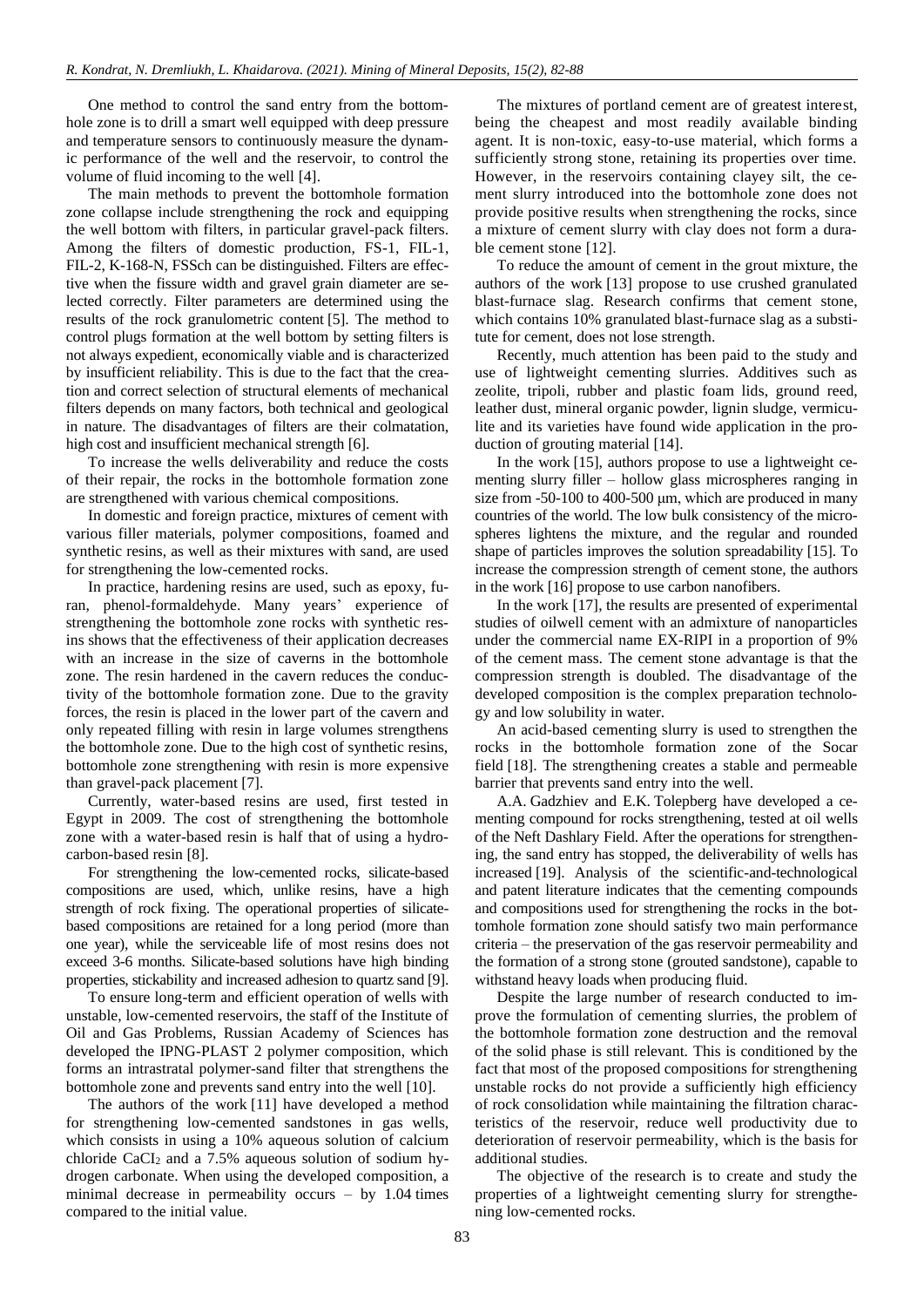Recently, much attention has been paid to the study and use of lightweight cementing slurries. Information about the influence of lightweight additives on the strength properties of cement stone and the gas permeability coefficient is insufficiently covered in the literature.

Based on the results of the analysis of recent research on the studied issue, it is planned to conduct the research on the development of the cementing slurry composition to create a highly permeable and durable cement stone in the bottomhole zone of the well with unstable, low-cemented rocks.

## **2. Methods**

In laboratory conditions, the cementing slurry composition has been developed to create a highly permeable and strong cement stone in the bottomhole zone of a well with unstable reservoirs [\[20\].](#page-5-19) The TS-100 grout mixture, filler (expanded perlite of 0.16-1.25 mm fraction), non-ionic surfactants, plasticizer and water are used as the initial reagents for creating the cementing slurry. For research, a composite grout mixture TS-100 is used as the main binding material, which in its component composition almost completely corresponds to the innovative material of the Schlumberger Company. The presence in the TS-100 composition of most of the silica component (in comparison with PTsT I-100) and a lower content of calcium oxide increases the corrosion and temperature resistance of the mixture. To form the cement stone of porous structure, an expanded perlite of 0.16-1.25 mm fraction is used as a filler, which is obtained by heat treatment of aluminosilicate perlitic rock of volcanic origin. Perlite consists of SiO<sub>2</sub> (65-75%) and Al<sub>2</sub>O<sub>3</sub> (10-16%), K<sub>2</sub>O, Na<sub>2</sub>O,  $Fe<sub>2</sub>O<sub>3</sub>$ , MgO, CaO are also present, the water content is 2-5%. The peculiarity of pearlites is the expanding ability under heat treatment with a multiple increase in volume by 5-20 times as compared to the initial volume. This is conditioned by the content of water in the material, which evaporates at high temperatures. Expanded perlite, produced in Ukraine according to the two-stage technology of the SE Ukrainian Research and Design-and-Engineering Institute of Building Materials and Products (NDIBMV) from the secondary-hydrated perlite of the Fogos deposit, is by 2.5-3 times stronger than perlite, which is produced by onestage technology from the primary-hydrated perlite from the Greece, Turkey, Georgia, and Armenia deposits. Due to this peculiarity, the perlite abrasion is reduced when preparing the dry mix. Expanded perlite, in comparison with prototypes, increases the cementing slurry stability, enhances pumping properties, reduces the slurry consistency and increases the strength of the hardened cement stone. The nonionic surfactants (neonol AF-09-10, stinol, savenol SWP) are used in the research. The best results have been obtained in experiments with the use of neonol AF-09-10, which ensures the homogeneity and stability of the solution after mixing. The cementing slurry acquires plasticity, which ensures its penetration into the pores of the rock and contributes to the high-quality strengthening of the well bottomhole zone. Nonionic surfactants unlike anionic surfactants, do not enter into chemical interaction with reservoir water salts, do not lose their surface activity, affect the wettability of the producing reservoir rock surface and increase the permeability for hydrocarbons. To ensure optimal rheological characteristics of cementing slurries and the required spreadability, the polycarboxylate superplasticizing agent Termit PT is used, which

satisfies the requirements of superplasticizers EN 934-2:2001, DSTU BV.2.7-171-2008, NEQ. The grout compound for strengthening the low-cemented rocks in the bottomhole zone of wells is prepared by mixing expanded perlite, dry grout mixture TS-100, the required amount of plasticizer and surfactant with a calculated volume of water. To analyse the developed grout compound effectiveness, the properties of the cementing slurry and cement stone are studied in the laboratory conditions.

Using the AzNII cone, the diameter of the cementing slurry spreadability is measured in two mutually perpendicular directions, and the result is rounded to 1 mm. The arithmetic mean of the results of two measurements, the difference between which does not exceed 10 mm, is taken for spreadability.

After reaching the required spreadability of the cementing slurry, its consistency is determined using a pycnometer [\[21\].](#page-5-20)

The consistency of the slurry is calculated as the arithmetic mean of the measurement results, which differ from each other by no more than  $20^{\circ}$ kg/m<sup>3</sup>, according to the formula:

$$
\rho = \frac{m_2 - m_1}{V} \cdot 10^3,\tag{1}
$$

where:

 $m_1$  – empty pycnometer weight, g;

- $m_2$  weight of the pycnometer with cement slurry, g;
- $V$  pycnometer capacity, cm<sup>3</sup>;

 $\rho$  – slurry consistency, kg/m<sup>3</sup>.

The samples of the cement stone are formed using PTsK-1 and KTs-3 devices in order to determine its strength characteristics. The maximum operating pressure is 40°MPa, the temperature –  $75^{\circ}$ C. Temperature conditions, when forming the cement stone samples, are maintained by electric heaters operating in automatic mode with registration by potentiometers. The required pressure is set using a hydraulic press and heating the process fluid in an autoclave. The conditions for filling the well with cementing slurry for rock strengthening are modeled.

#### **3. Results and discussion**

The results of the experimental research on the influence of expanded perlite on the cementing slurry spreadability by the AzNII cone and on its consistency are shown in Table 1.

The research results indicate that with an increase in the proportion of expanded perlite in the cementing slurry, its consistency and spreadability decrease. If the proportion of expanded perlite in the cementing slurry is more than 3.5% mass, the spreadability of the slurry is below 180°mm, which does not satisfy the requirements of DSTU and can cause complications in the process of the grout mixture filling.

Important physical and mechanical characteristics of grouting materials are the strength properties of cement stone, which are characterized by the ultimate resistance to compression and bending (DSTU BV. 2.7-86-99).

Four samples of each composition are tested for strength (by the destructive method in bending and compression). The bending test is performed using an MR-05 tension testing machine, and a compression test – on a PSU-10 hydraulic press.

The research results of the cement stone compression and bending are shown in Figure 1.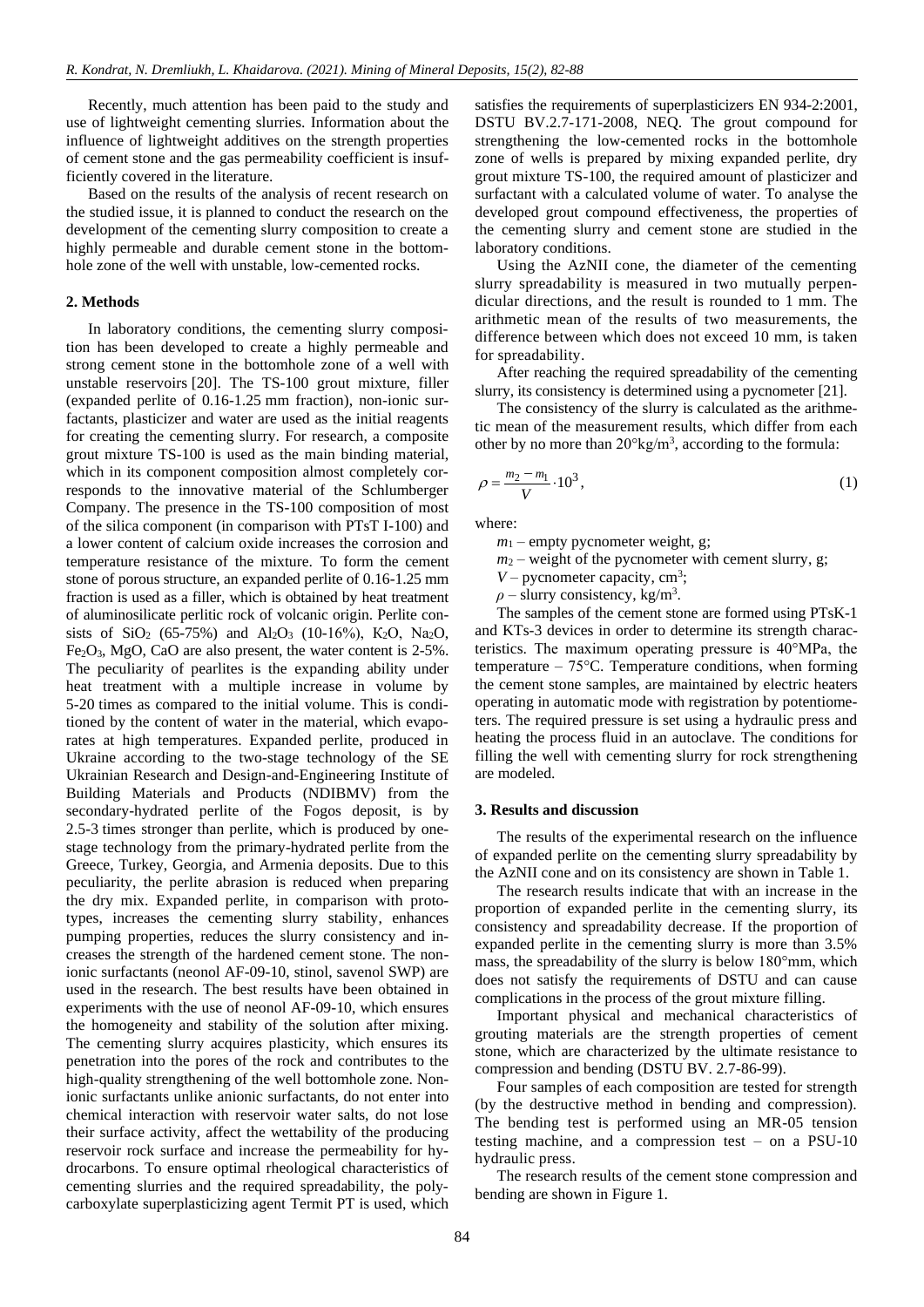*Table 1. Results of the experimental research on the influence of expanded perlite on the cementing slurry spreadability using the AzNII cone and on its consistency*

| Experiment<br>No. |          |          | Cementing slurry composition, % mass | Cementing slurry parameters |        |               |                   |                |
|-------------------|----------|----------|--------------------------------------|-----------------------------|--------|---------------|-------------------|----------------|
|                   | Oil well | Expanded | Non-ionic                            | Plasticizer                 | Water  | Water separa- | Consistency,      | Spreadability, |
|                   | cement   | perlite  | surfactants                          |                             |        | tion, ml      | kg/m <sup>3</sup> | mm             |
|                   | 68.30    | 0.5      | 0.20                                 |                             | 31.0   | 2.0           | 1520              | 222            |
|                   | 65.75    | 1.0      | 0.20                                 | 0.05                        | 33.0   | 2.0           | 1450              | 215            |
| 3                 | 65.15    | 1.5      | 0.25                                 | 0.075                       | 33.025 | 1.5           | 1380              | 210            |
| 4                 | 64.625   | 2.0      | 0.25                                 | 0.075                       | 33.05  | 1.0           | 1320              | 200            |
|                   | 64.00    | 2.5      | 0.30                                 | 0.10                        | 33.10  | 0.5           | 1270              | 195            |
| 6                 | 63.50    | 3.0      | 0.30                                 | 0.10                        | 33.10  | 0.0           | 1210              | 190            |
|                   | 62.85    | 3.5      | 0.35                                 | 0.10                        | 33.20  | 0.0           | 1160              | 185            |
|                   | 62.30    | 4.0      | 0.40                                 | 0.10                        | 33.20  | 0.5           | 1120              | 175            |





*Figure 1. Comparative histogram of a change over time in the cement stone compression (a) and bending (b) strength*

The results of experimental research indicate that an increase in the expanded perlite proportion in the cementing slurry of more than 3.5% mass leads to a loss of cement stone strength, which does not satisfy the requirements for strengthening the low-cemented rocks.

The maximum compression and bending strength of the cement stone is observed when the expanded perlite proportion is 0.5-1% mass and is 14.9 and 11.5 MPa, respectively.

According to the results of experimental research, the compression and bending strength of the cement stone increases with time up to 35%. This indicates the possibility of using the composition to create a durable cement stone. Thus, the expanded perlite proportion of 0.5-1% mass is the most effective for maintaining the strength of the bottomhole formation zone, which increases the stability of rocks in the bottomhole zone and extends the period of troublefree well operation.

The permeability of the cement stone structure is studied in accordance with GOST 26450.2-85. Gas is passed through the cement stone sample with fixing the pressure drop before and after the sample. The absolute gas permeability coefficient for stationary gas filtration along the linear direction of the gas flow is determined by the Darcy's formula.

The results of experimental research on determining the cement stone permeability are shown in Table 2.

The results of experimental research indicate that with an increase in the expanded perlite proportion from 0.5 to 4% mass in the composition for strengthening unstable reservoir rocks, the permeability coefficient of the cement stone increases from  $0.0011$  to  $5.5 \mu m^2$ . At the same time, it should be taken into account that an increase in the expanded perlite proportion leads to a decrease in the cement stone strength. To determine the optimal value of the expanded perlite proportion in the composition, which will provide the necessary stone strength, provided that the permeability of the rock is maintained, a graphical dependence is plotted (Fig. 2).

According to the results of experimental research shown in Figure 2, the optimal range of using the proposed composition corresponds to the expanded perlite proportion 3-3.5% mass. At such concentrations, the necessary compression strength of the stone is obtained while maintaining the filtration characteristics of the reservoir.

| Table 2. Results of research on the cement stone permeability |
|---------------------------------------------------------------|
|                                                               |

| Experiment<br>No. |                    | Cement stone composition, % mass | Gas permeability coefficient |             |        |                                           |
|-------------------|--------------------|----------------------------------|------------------------------|-------------|--------|-------------------------------------------|
|                   | Oil well<br>cement | Expanded<br>perlite              | Non-ionic<br>surfactants     | Plasticizer | Water  | of the cement stone, $\mu$ m <sup>2</sup> |
|                   | 68.30              | 0.5                              | 0.20                         |             | 31.00  | 0.0011                                    |
| ∍                 | 65.75              | 1.0                              | 0.20                         | 0.05        | 33.00  | 0.004                                     |
| 3                 | 65.15              | 1.5                              | 0.25                         | 0.075       | 33.025 | 0.01                                      |
|                   | 64.625             | 2.0                              | 0.25                         | 0.075       | 33.05  | 0.08                                      |
|                   | 64.00              | 2.5                              | 0.30                         | 0.10        | 33.10  | 0.15                                      |
| 6                 | 63.50              | 3.0                              | 0.30                         | 0.10        | 33.10  | 2.92                                      |
|                   | 62.85              | 3.5                              | 0.35                         | 0.10        | 33.20  | 3.22                                      |
| 8                 | 62.30              | 4.0                              | 0.40                         | 0.10        | 33.20  | 5.50                                      |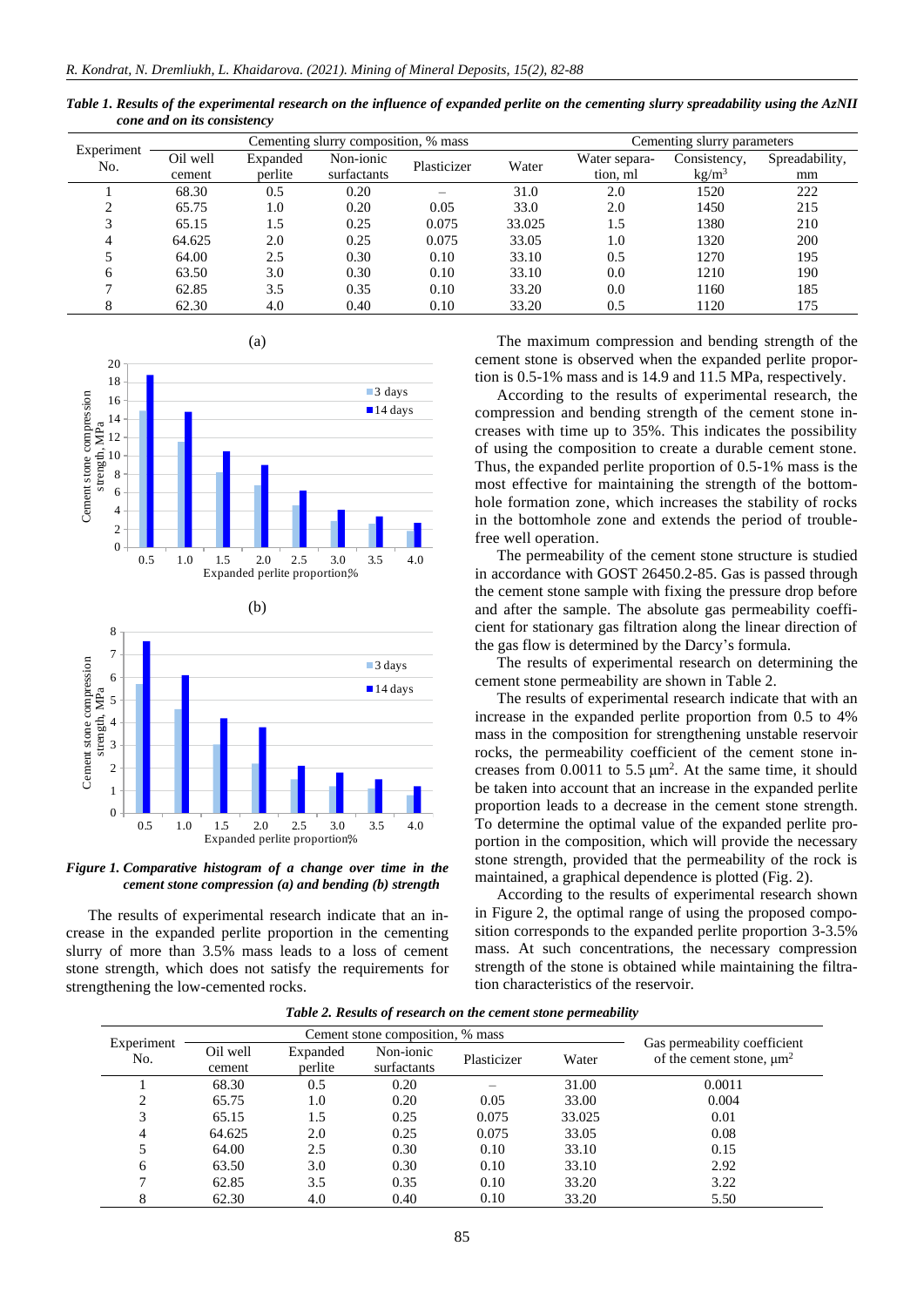

*Figure 2. Dependences of the cement stone compression strength (1) and the permeability coefficient (2) on the expanded perlite proportion in the composition*

The spreadability of the cementing slurry with an expanded perlite proportion of 3 and 3.5% mass is 190 and 185 mm, respectively, which is technologically convenient for the preparation and filling the slurry into the well. In this case, a high sedimentation stability of the cementing slurry is achieved, and water separation is completely absent.

Table 3 shows the generalized results of experimental research on strengthening mixtures with an expanded perlite proportion of 3-3.5% mass.

The results of experimental research indicate that the developed composition is more effective than the prototype, since with the appropriate cementing slurry parameters, the time of samples hardening and the ultimate compression strength, the value of the cement stone permeability coefficient increases by 10 times.

|  |  |  |  |  | Table 3. Generalized results of experimental research on strengthening mixtures |  |
|--|--|--|--|--|---------------------------------------------------------------------------------|--|
|--|--|--|--|--|---------------------------------------------------------------------------------|--|

| No.<br>composition | Cementing slurry<br>component<br>composition,                                                                           | Cementing<br>slurry parameters |                                   | Conditions for<br>conducting research<br>on cement stone |                                           | Time<br>of samples<br>hardening, | Ultimate<br>compression | Permeability<br>coefficient,                                                    |
|--------------------|-------------------------------------------------------------------------------------------------------------------------|--------------------------------|-----------------------------------|----------------------------------------------------------|-------------------------------------------|----------------------------------|-------------------------|---------------------------------------------------------------------------------|
|                    | % mass                                                                                                                  | $\text{kg/m}^3$                | Consistency, Spreadability,<br>mm | MPa                                                      | Pressure, Temperature,<br>$\rm ^{\circ}C$ | hour                             | strength,<br>MPa        | $\mu$ m <sup>2</sup>                                                            |
| 5                  | oilwell cement $-63.5$<br>$perlit$ = 3<br>surfactant $-0.3$<br>$plasticizer - 0.1$<br>water $-$ remaining<br>proportion | 1210                           | 190                               | 0.1013                                                   | 20                                        | 72                               | 2.8                     | 2.92                                                                            |
|                    |                                                                                                                         | 1210                           | 190                               | 0.1013                                                   | 50                                        | 48                               | 3.2                     | 3.18                                                                            |
|                    |                                                                                                                         | 1210                           | 190                               | 0.1013                                                   | 75                                        | 24                               | 3.4                     | 3.47                                                                            |
|                    |                                                                                                                         | 1210                           | 190                               | 5                                                        | 50                                        | 48                               | 3.6                     | 2.35                                                                            |
|                    |                                                                                                                         | 1210                           | 190                               | 10                                                       | 50                                        | 48                               | 3.7                     | 2.07                                                                            |
|                    |                                                                                                                         | 1210                           | 190                               | 20                                                       | 50                                        | 48                               | 3.9                     | 1.64                                                                            |
|                    |                                                                                                                         | 1210                           | 190                               | 40                                                       | 75                                        | 24                               | 4                       | 1.25                                                                            |
|                    | oilwell cement $-62.85$                                                                                                 | 1160                           | 185                               | 0.1013                                                   | 20                                        | 72                               | 2.7                     | 3.22                                                                            |
|                    | perlite $-3.5$<br>surfactant $-0.35$<br>$plasticizer - 0.1$                                                             | 1160                           | 185                               | 0.1013                                                   | 50                                        | 48                               | 3.02                    | 3.65                                                                            |
| 6                  |                                                                                                                         | 1160                           | 185                               | 0.1013                                                   | 70                                        | 24                               | 3.2                     | 3.89                                                                            |
|                    |                                                                                                                         | 1160                           | 185                               | 10                                                       | 50                                        | 48                               | 3.4                     | 2.24                                                                            |
|                    | water $-$ remaining<br>proportion                                                                                       | 1160                           | 185                               | 20                                                       | 50                                        | 48                               | 3.7                     | 1.81                                                                            |
|                    | prototype                                                                                                               |                                |                                   |                                                          | Normal conditions                         |                                  | 4.1                     | $0.03$ (when<br>hardening in<br>water)<br>$0.265$ (when<br>hardening in<br>oil) |

Permeability in the range of  $1.25 - 3.47 \mu m^2$  and compression strength of 4 MPa of the obtained cement stone make it possible to increase the yield of the well without sand entry after strengthening the bottomhole zone with an increased drawdown pressure on the reservoir, as well as to increase the overhaul period of the well operation.

Experimental research has confirmed the optimal mass concentrations of the composition for strengthening unstable reservoir rocks: oilwell cement – 62.85-63.5%; expanded perlite – 3-3.5%; non-ionic surfactant –  $0.3$ - $0.35$ %; plastici $zer -0.1\%$ ; water – remaining proportion. A further increase in the components proportion does not significantly affect the change in the permeability coefficient, and their concentration below the specified limit is insufficient to obtain the effect of strengthening the bottomhole formation zone.

Thus, using the results of experimental research, a cementing slurry composition has been developed based on a grout mixture with the addition of expanded perlite, a nonionic surfactant, a plasticizer and water, which bond the rock particles together. The formed cement stone is characterized by high mechanical compression strength (up to 4 MPa) and gas permeability (up to  $3.47 \text{ }\mu\text{m}^2$ ). The advantage of the developed composition in comparison with the known compositions is the absence of the necessity to use additional equipment for implementing the technological process of filling the strengthening agents into the reservoir, high reliability and low cost of the used reagents.

#### **4. Conclusions**

Using laboratory research, the cementing slurry composition has been developed for strengthening the low-cemented rocks, which includes: oilwell cement, expanded perlite, nonionic surfactant, plasticizer and water. The optimal proportion of the expanded perlite in the solution has been found, at which the corresponding values of the compression strength (up to  $4 \text{ MPa}$ ) and gas permeability (up to  $3.47 \text{ }\mu\text{m}^2$ ) of the cement stone are provided.

To prevent the sand entry from the reservoir into the well with an open hole, it is recommended to expand the well shaft in the interval of the producing reservoir according to known technology during the well construction for filling the formed hollow space with cementing slurry. When hardening, the cementing slurry forms a cement stone with high values of compression strength and gas permeability, fol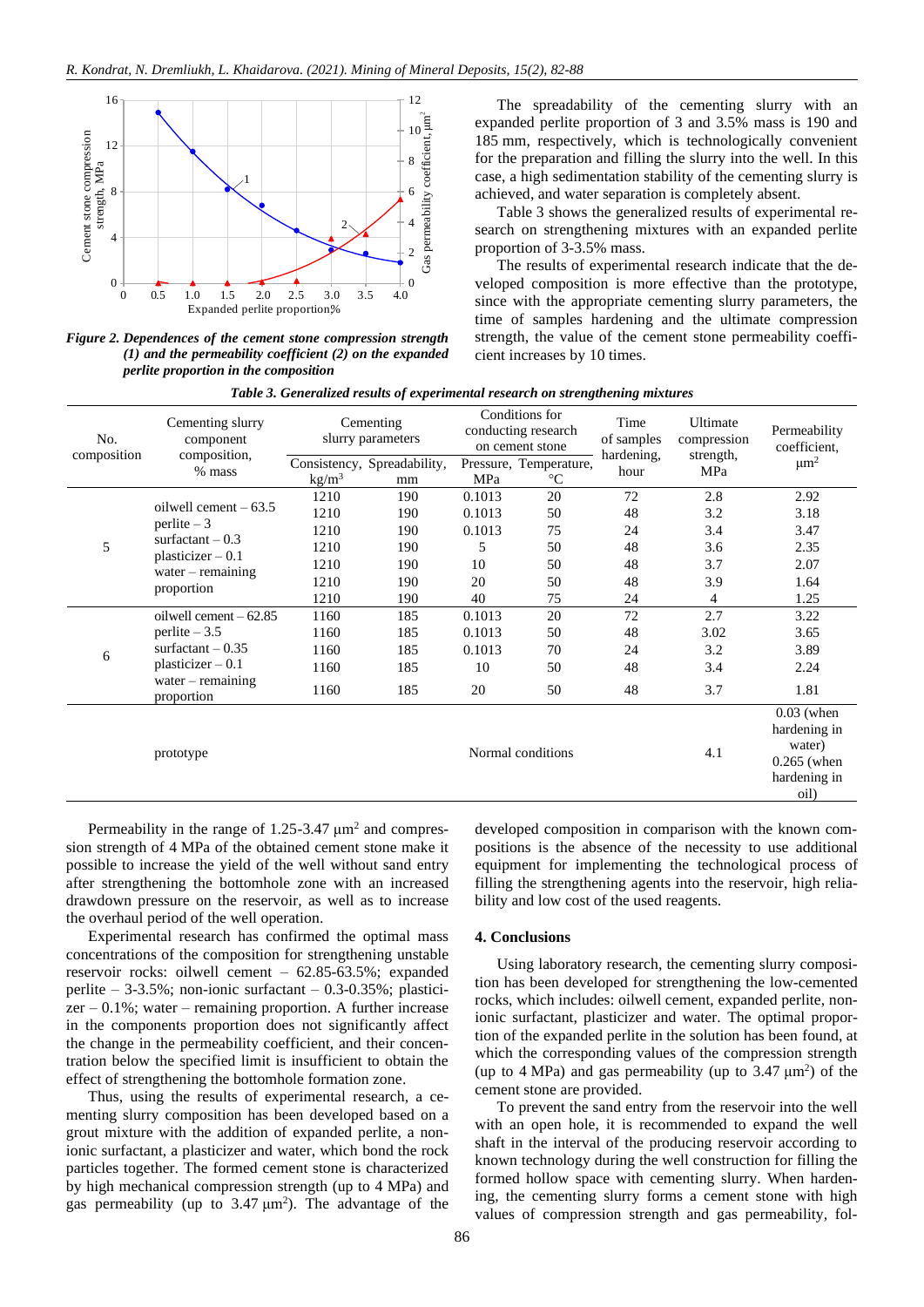lowed by drilling of a cement stone ("sleeve") in the well shaft in the interval of the producing reservoir.

In wells exploited for a long time and equipped with a filter or a perforated production string in the producing reservoir interval, the cementing slurry is injected through the filter holes into the casing string annulus to fill artificial caverns formed during long-term well operation as a result of the reservoir sand brought by the gas flow.

To intensify the operation of wells with unstable reservoirs, it is recommended to use the developed cementing slurry composition in wells operating Nizhny Dashav deposits in the gas fields of the GPU Lvivhazvydobuvannia (Zaluzhanske, Svydnytske, Sadkovetske, Pynianske and others), as well as in the fields of the eastern region of Ukraine (Bilske, Ostroverkhivske, Skorobahatkivske, Zakhidno-Solokhivske and others). High values of the permeability and cement stone strength make it possible to increase the yield of the well without sand entry after strengthening the bottomhole zone with an increased drawdown pressure on the reservoir, as well as to increase the overhaul period of the well operation.

## **Acknowledgements**

The research has been performed as part of the statefunded research projects implementation of the Ivano-Frankivsk National Technical University of Oil and Gas.

#### **References**

- <span id="page-5-0"></span>[1] Oliveira, S., Oliveira, A., Guimaraes, L., Gomes, I., & Filho, O. (2020). Analysis of geomechanical behavior of carbonate rock fractures. *54th U.S. Rock Mechanics/Geomechanics Symposium*, ARMA-2020-1757.
- <span id="page-5-1"></span>[2] Malyukov, V., & Starovoytova, Yu. (2018). Sovershenstvovanie tehnologiy ogranicheniya vyinosa chastits porodyi pri razrabotke mestorozhdeniy uglevodorodov. *Gornyy Informatsionno-Analiticheskiy Byulleten'*, (3), 61-68.
- <span id="page-5-2"></span>[3] Kondrat, R., Dremliukh, N., & Uhrynovskyi, A. (2017). Doslidzhennia protsesu pinoutvorennia z vykorystanniam vodnykh rozchyniv pinotvornykh par i stabilizatoriv piny. *Naukovyi Visnyk NHU*, (3), 20-26.
- <span id="page-5-3"></span>[4] Babazade. E. (2011). Rol intellektualnyih skvazhin v osuschestvlenii kontrolya nad peskoproyavleniem. *Nauchnye Trudy NIPI Neftegaz GNKAR*, (3), 39-43.
- <span id="page-5-4"></span>[5] Lezhnev, K. (2018). Application of discrete element method for modelling sand control systems (Russian). *SPE Russian Petroleum Technology Conference*[. https://doi.org/10.2118/191525-18rptc-ru](https://doi.org/10.2118/191525-18rptc-ru)
- <span id="page-5-5"></span>[6] Grigorev, B., Tananykhin, S., & Poroshin, A. (2020). Sand management approach for a field with high viscosity oil. *Journal of Applied*

*Engineering Science*, *18*(1), 64-69. [https://doi.org/10.5937/jaes18-](https://doi.org/10.5937/jaes18-24541) [24541](https://doi.org/10.5937/jaes18-24541)

- <span id="page-5-6"></span>[7] Mihaylov, A., Volgin, V., Yagudin, R., Strizhnev, V., & Ragulin, V. (2010). Kompleksnaya zaschita skvazhinnogo oborudovaniya pri peskoproyavlenii v OOO "RN-Purneftegaz". *Territoriya Neftegaz*, (12), 84-89.
- <span id="page-5-7"></span>[8] Salah, M., Abdel-Meguid, A., Abdel-Baky, A., & El-Maghraby, O. (2016). A newly developed aqueous-based consolidation resin controls proppant flowback and aids in maintaining production rates in fracture-stimulated wells. *Day 1 Mon, September 26*[. https://doi.org/10.2118/181297-ms](https://doi.org/10.2118/181297-ms)
- <span id="page-5-8"></span>[9] Banganayi, F., Nyembwe, K., & Polzin, H. (2017). Effects of South African silica sand properties on the strength development and collapsibility of single component sodium silicate binders. *Archives of Foundry Engineering*, *17*(3), 5-12[. https://doi.org/10.1515/afe-2017-0081](https://doi.org/10.1515/afe-2017-0081)
- <span id="page-5-9"></span>[10] Kaushanskiy, D., Dmitrievskiy, A., Demyanovskiy, V., & Tsitsorin, A. (2015). Fiziko-khimicheskie i reologicheskie svoystva sostava "IPNG-PLAST 2" dlya ogranicheniya vynosa mekhanicheskikh primesey v neftyanykh skvazhinah. *Neftyanoe Khozyaystvo*, (4), 84-87.
- <span id="page-5-10"></span>[11] Tananykhin, D., Tcvetkov, P., & Kamoza, V. (2018). Analysis and recommendations of sand consolidation methods to limit sand production in gas wells. *Journal of Physics: Conference Series*, (1072), 012022[. https://doi.org/10.1088/1742-6596/1072/1/012022](https://doi.org/10.1088/1742-6596/1072/1/012022)
- <span id="page-5-11"></span>[12] Kunitskikh, A. (2016). Study of cement slurry modifying agents. *Oil Industry Journal*, 1-9.
- <span id="page-5-12"></span>[13] Sandhu, A.R., Rind, T.A., Kalhoro, S.A., Lohano, R., & Laghari, F.H. (2019). Effect on the compressive strength of mortars using ground granulated blast furnace slag as a partial replacement of cement. *Journal of Applied Engineering Sciences*, *9*(2), 183-186. [https://doi.org/10.2478/jaes-](https://doi.org/10.2478/jaes-2019-0025)[2019-0025](https://doi.org/10.2478/jaes-2019-0025)
- <span id="page-5-13"></span>[14] Da Silva Araujo Filho, R.G., de Oliveira Freitas, J.C., de Freitas Melo, M.A., & Braga, R.M. (2018). Lightweight oil well cement slurry modified with vermiculite and colloidal silicon. *Construction and Building Materials*, (166), 908-915[. https://doi.org/10.1016/j.conbuildmat.2017.12.243](https://doi.org/10.1016/j.conbuildmat.2017.12.243)
- <span id="page-5-14"></span>[15] Oreshkin, D., Semenov, V., & Rozovskaya, T. (2014). Oblegchennye tamponazhnye rastvory s protivomoroznymi dobavkami dlya usloviy mnogoletnemerzlykh porod. *Neftyanoe Khozyaystvo*, (4), 42-45.
- <span id="page-5-15"></span>[16] Lim, J., Raman, S., Safiuddin, M., Zain, M., & Hamid, R. (2019). Autogenous shrinkage, microstructure, and strength of ultra-high performance concrete incorporating carbon nanofibers. *Materials*, *12*(2), 320[. https://doi.org/10.3390/ma12020320](https://doi.org/10.3390/ma12020320)
- <span id="page-5-16"></span>[17] Soltanian, H., Khojastefar, A., & Ghorban, A. (2013). A new cement additive to improve the physical properties of oil well cement and to enhance zonal isolation. *Journal of Petroleum Science and Technology*, *3*(1), 31-38.
- <span id="page-5-17"></span>[18] Kazimov, S.P., & Ahmed, F. (2015). Sand control in the wells of SOCAR oilfields. *All Days*.<https://doi.org/10.2118/177338-ms>
- <span id="page-5-18"></span>[19] Gadzhiev, A., & Tolepbergenov, E. (2015). Promyslovye ispytaniya novogo sostava dlya krepleniya slabostsementirovannykh porod prizaboynoy zony skvazhin. *Nauchnye Trudy*, (4), 31-35.
- <span id="page-5-19"></span>[20] Kondrat, R., Dremlyuh, N., & Kovalchuk, Yu. (2017). *Sklad dlia kriplennia nestiikykh porid kolektoriv*. Patent No. 113026, Ukraina.
- <span id="page-5-20"></span>[21] DSTU BV.2.7 – 86-99. (2000). *Tsementy tamponazhni. Metody vyprobuvan*. Kyiv, Ukraina: Derzhavnyi komitet budivnytstva, 21 s.

#### **Розроблення складу тампонажного розчину для кріплення слабкозцементованих порід**

#### Р. Кондрат, Н. Дремлюх, Л. Хайдарова

**Мета.** Підвищення видобувних можливостей і забезпечення стабільної роботи газових свердловин, що експлуатують нестійкі, слабкозцементовані пласти-колектори, шляхом запобігання надходження піску із пласта створенням у привибійній зоні пласта цементного каменю з відповідними значеннями міцності та проникності.

**Методика.** Вимірювання технологічних характеристик тампонажного розчину та сформованого цементного каменю проводили із застосуванням стандартного реєструючого обладнання. Густину тампонажної суміші вимірювали пікнометром, розтічність тампонажного розчину – конусом АзНДІ, водовідділення тампонажного розчину вимірювали за стандартною методикою згідно з ДСТУ БВ.2.7 – 86-99, час тужавіння тампонажного розчину визначали на консистометрі КЦ-3. Граничні параметри міцності каменю під час вигинання визначали на спеціальному приладі для випробовування лінійних об'єктів на розтягування, а під час стискування – на гідравлічному пресі ПСУ-10.

**Результати.** Розроблено склад тампонажного розчину для створення у привибійній зоні пласта цементного каменю із відповідними значеннями міцності на стискування та проникності по газу, що включає: тампонажний цемент, спучений перліт, неіоногенну поверхнево-активну речовину, пластифікатор і воду. Виявлені залежності міцності цементного каменю на стискування і коефіцієнта проникності каменю від вмісту спученого перліту у складі тампонажного розчину. Рекомендовано створювати у розширеному стовбурі свердловини в інтервалі продуктивного пласта цементний камінь із заданими значеннями міцності на стискування і проникності із запропонованого тампонажного розчину.

**Наукова новизна.** Встановлено оптимальне значення вмісту спученого перліту у розчині, за якого забезпечуються відповідні значення міцності на стискування (до 4 МПа) і проникності по газу (до 3.47 мкм²) цементного каменю.